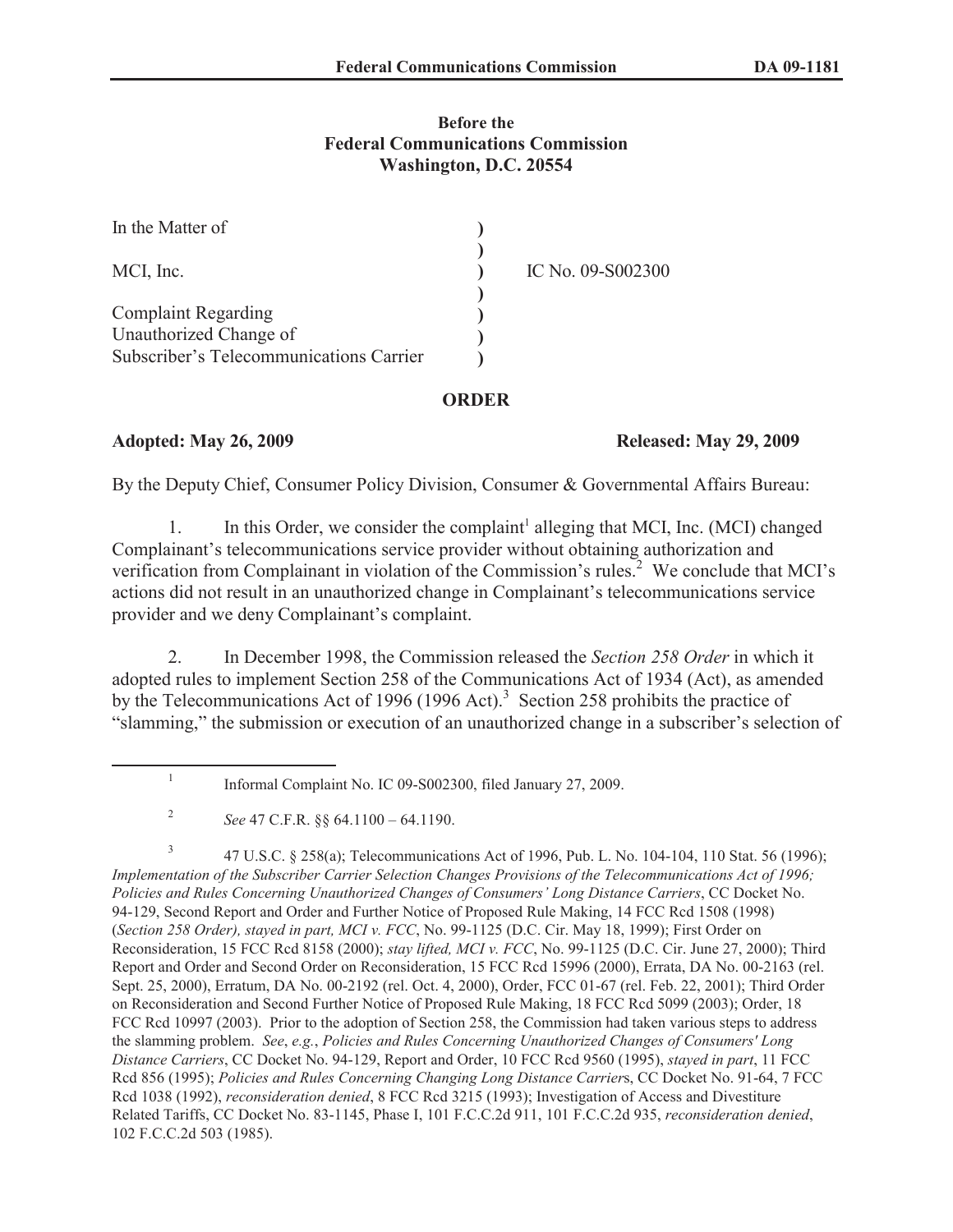a provider of telephone exchange service or telephone toll service.<sup>4</sup> In the *Section 258 Order*, the Commission adopted aggressive new rules designed to take the profit out of slamming, broadened the scope of the slamming rules to encompass all carriers, and modified its existing requirements for the authorization and verification of preferred carrier changes. The rules require, among other things, that a carrier receive individual subscriber consent before a carrier change may occur.<sup>5</sup> Pursuant to Section 258, carriers are absolutely barred from changing a customer's preferred local or long distance carrier without first complying with one of the Commission's verification procedures.<sup>6</sup> Specifically, a carrier must: (1) obtain the subscriber's written or electronically signed authorization in a format that meets the requirements of Section 64.1130; (2) obtain confirmation from the subscriber via a toll-free number provided exclusively for the purpose of confirming orders electronically; or (3) utilize an independent third party to verify the subscriber's order.<sup>7</sup>

3. The Commission also has adopted liability rules. These rules require the carrier to absolve the subscriber where the subscriber has not paid his or her bill. In that context, if the subscriber has not already paid charges to the unauthorized carrier, the subscriber is absolved of liability for charges imposed by the unauthorized carrier for service provided during the first 30 days after the unauthorized change.<sup>8</sup> Where the subscriber has paid charges to the unauthorized carrier, the Commission's rules require that the unauthorized carrier pay 150% of those charges to the authorized carrier, and the authorized carrier shall refund or credit to the subscriber 50% of all charges paid by the subscriber to the unauthorized carrier.<sup>9</sup> Carriers should note that our actions in this order do not preclude the Commission from taking additional action, if warranted, pursuant to Section 503 of the Act. $^{10}$ 

4. We received Complainant's complaint on January 27, 2009, alleging that Complainant's telecommunications service provider had been changed to MCI without Complainant's authorization. Pursuant to Sections 1.719 and 64.1150 of our rules,<sup>11</sup> we notified

4 47 U.S.C. § 258(a).

5 *See* 47 C.F.R. § 64.1120.

7 *See* 47 C.F.R. § 64.1120(c). Section 64.1130 details the requirements for letter of agency form and content for written or electronically signed authorizations. 47 C.F.R. § 64.1130.

8 *See* 47 C.F.R. §§ 64.1140, 64.1160. Any charges imposed by the unauthorized carrier on the subscriber for service provided after this 30-day period shall be paid by the subscriber to the authorized carrier at the rates the subscriber was paying to the authorized carrier at the time of the unauthorized change. *Id.*

9 *See* 47 C.F.R. §§ 64.1140, 64.1170.

<sup>10</sup> *See* 47 U.S.C. § 503.

<sup>11</sup> 47 C.F.R. § 1.719 (Commission procedure for informal complaints filed pursuant to Section 258 of the Act); 47 C.F.R. § 64.1150 (procedures for resolution of unauthorized changes in preferred carrier).

<sup>6</sup> 47 U.S.C. § 258(a).